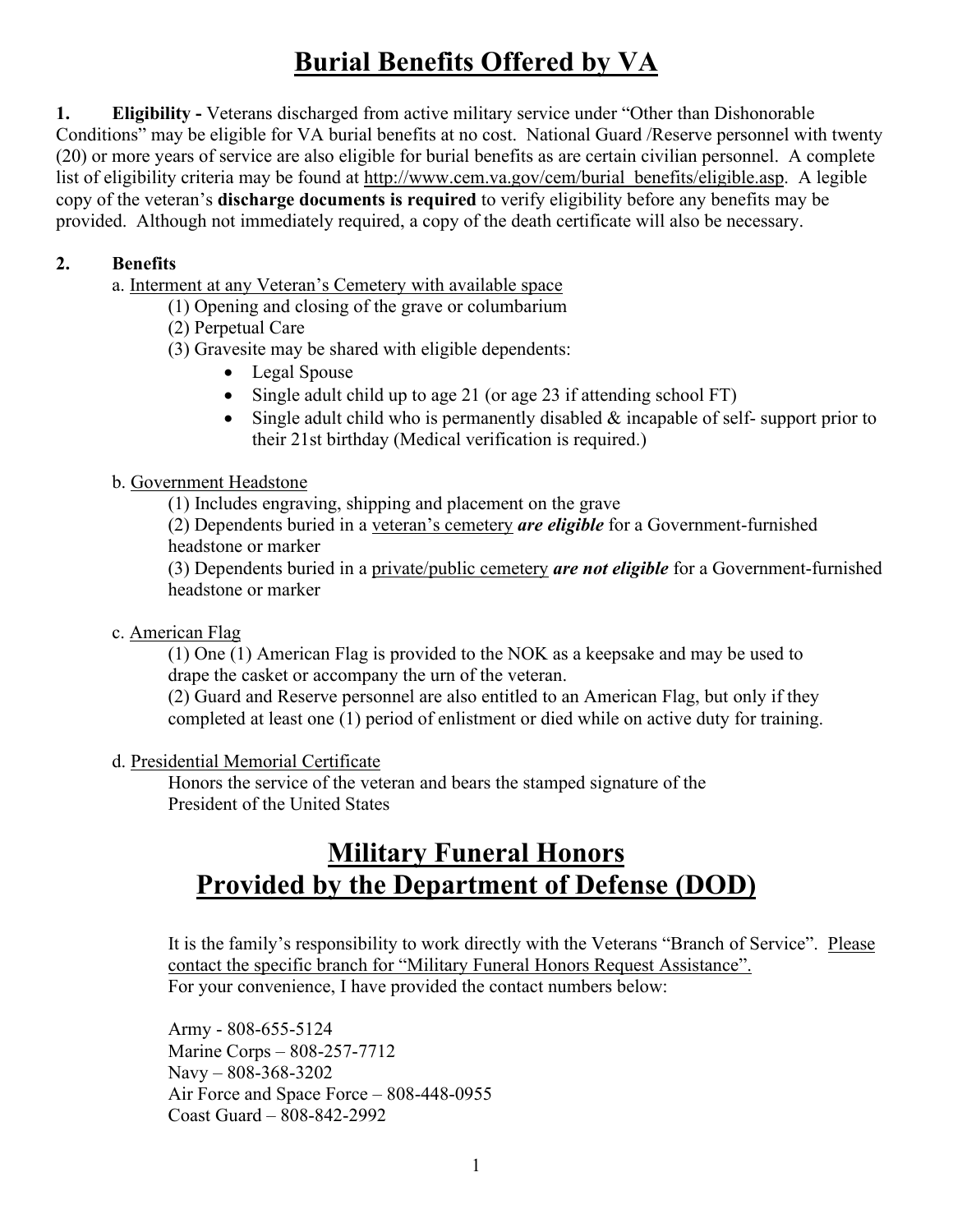# **Survivor's Benefits Offered by the VA**

**1.** Reporting Death of a Veteran - The surviving spouse of a deceased veteran who was receiving VA compensation or pension benefits at the time of death are responsible for notifying VA of the veteran's death by calling 1-800-827-1000. Upon notification, the VA will discontinue all future monthly payments. The surviving spouse is eligible to receive the veteran's final monthly VA compensation or pension payment. This is called the "Month of Death Benefit". Because VA does not always know if a veteran is survived by a spouse, some surviving spouses will receive the month-of-death benefit automatically while others must submit a paper application (VA Form 21-6898) and a photocopy of the couple's marriage and veteran's death certificate. When calling VA, ask if you may apply over the telephone or if you must submit an application.

**2. VA Life Insurance** - The VA offers various types of life insurance within which your veteran may have been enrolled. Call the following numbers to find out if your veteran was signed up for any of the insurance programs: Service-Disabled Veterans Life Insurance (1-800-669-8477) and All Others (1-800-419-1473). If covered, they will provide application instructions.

**3. Survivor Benefits Eligibility** - Survivors of Veterans who were discharged "Under Honorable Conditions" may be eligible to receive death-related benefits from the VA if they meet certain eligibility criteria. The benefits and criteria are:

#### a. Death (Widows) Pension

Paid to widows and dependent children of honorably discharged veterans who:

- Served a minimum of 90-days of active service AND
- Served at least 1-day during a time of war

NOTE 1: Amount depends on total annual income below established threshold NOTE 2: There is no time limit to apply

#### b. Dependency & Indemnity Compensation (DIC)

Paid to widows/dependent children meeting the following criteria:

- Death resulted from VA "service-related" disability **OR**
- Death resulted from a "service connected" disability **OR**
- Vet was 100% VA "s/c" disabled for 10-yrs prior to death

NOTE 2: There is no time limit to apply

#### c. Burial Allowance -REQUEST VA FORM 21P-530 - Call 808-433-0505.

Limited partial reimbursement of burial/funeral expenses if:

- Veteran was rated s/c disabled by the VA **OR**
- Veteran death resulted from a "service related" disability
- Veteran was receiving a VA Pension **OR**
- Death occurred while admitted to a VA medical facility or non-VA medical facility at VA expense

NOTE 1: One-time partial reimbursement of cost incurred by NOK for funeral and mortuary services (Provide itemized contract & paid receipt)

NOTE 2: Reimbursement cannot be made to deceased Veteran

NOTE 3: There is a 2-year time limit to apply

 **Application** - A legible copy of the veteran's Discharge Documents, Death Certificate and proof of relationship is required to verify eligibility before benefits may be paid.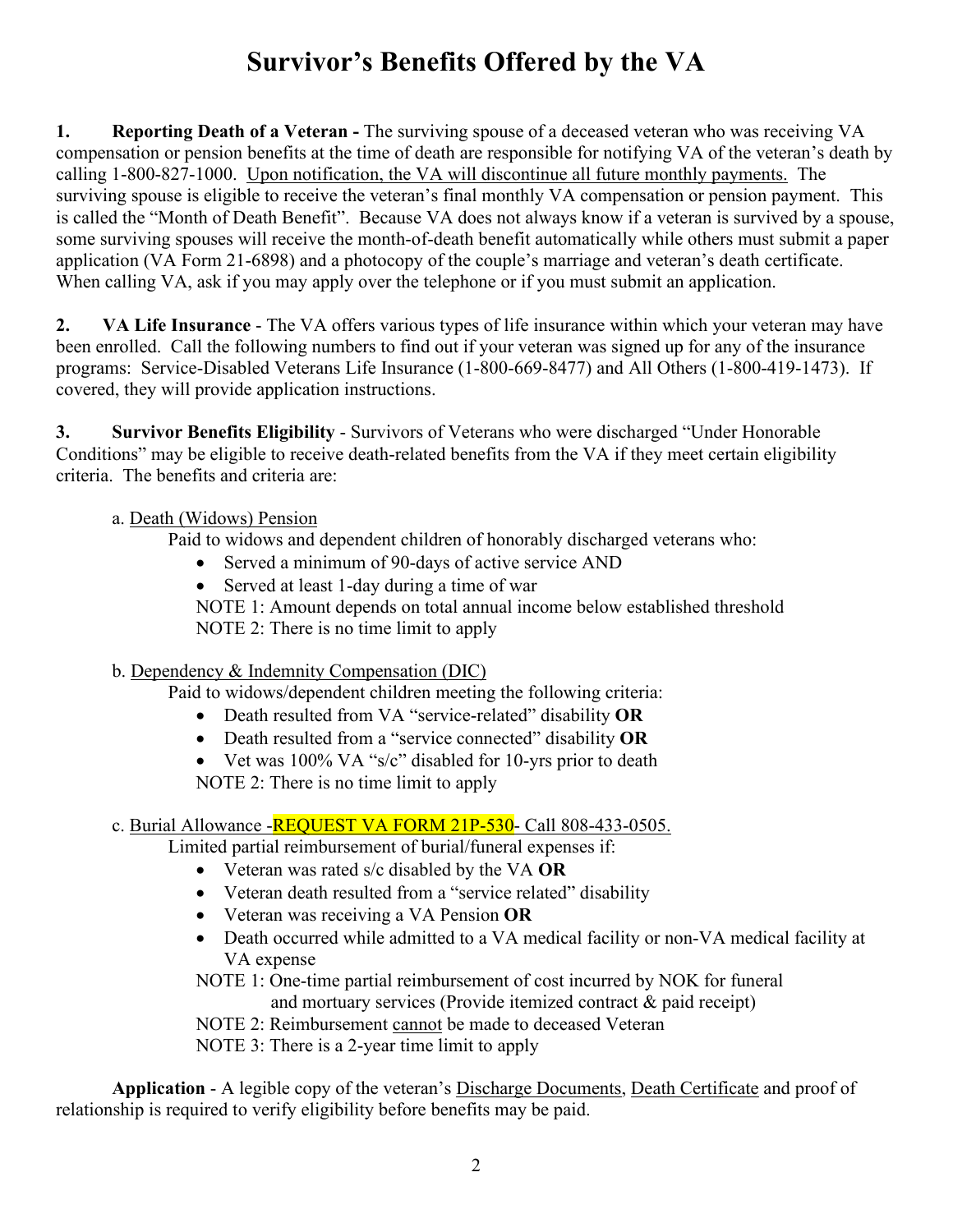#### **What Is Death Pension ?**

Death Pension is a benefit paid to eligible dependents of deceased wartime veterans.

#### **Who Is Eligible ?**

#### *You may be eligible if:*

- the deceased veteran was discharged from service under other than dishonorable conditions, *AND*
- he or she served 90 days or more of active duty with at least 1 day during a period of war time. However, 38 CFR 3.12a requires that anyone who enlists after 9/7/80 generally has to serve at least 24 months or the full period for which a person was called or ordered to active duty in order to receive any benefits based on that period of service. With the advent of the Gulf War on 8/2/90 (and still not ended by Congress to this day), veterans can now serve after 9/7/80 during a period of wartime. When they do, they generally now must serve 24 months to be eligible for pension or any other benefits. But note the exclusions in 38 CFR 3.12(d), *AND*
- you are the surviving spouse or unmarried child of the deceased veteran, *AND*
- your countable income is below a yearly limit set by law

| <b>INCOME LIMITS (EFFECTIVE DECEMBER 1, 2021)</b>                                                                                                                                                                                 |                                         |
|-----------------------------------------------------------------------------------------------------------------------------------------------------------------------------------------------------------------------------------|-----------------------------------------|
| If you are a                                                                                                                                                                                                                      | Your yearly income must be<br>less than |
| Surviving spouse with no dependent children                                                                                                                                                                                       | \$9,896                                 |
| Surviving child (no eligible parent)                                                                                                                                                                                              | \$2,523                                 |
| $\mathbf{M}$ is a constant of the contract of the contract of the contract of the contract of the contract of the contract of the contract of the contract of the contract of the contract of the contract of the contract of the |                                         |

*Note: Some income is not counted toward the yearly limit (for example, welfare benefits, some wages earned by dependent children, and Supplemental Security Income)* 

#### **How Much Does VA Pay?**

VA pays you the difference between your countable income and the yearly income limit which describes your situation (see chart above). This difference is generally paid in 12 equal monthly payments rounded down to the nearest dollar.

https://www.va.gov/pension/survivors-pension-rates/

Compensation and Pension Service – December 2021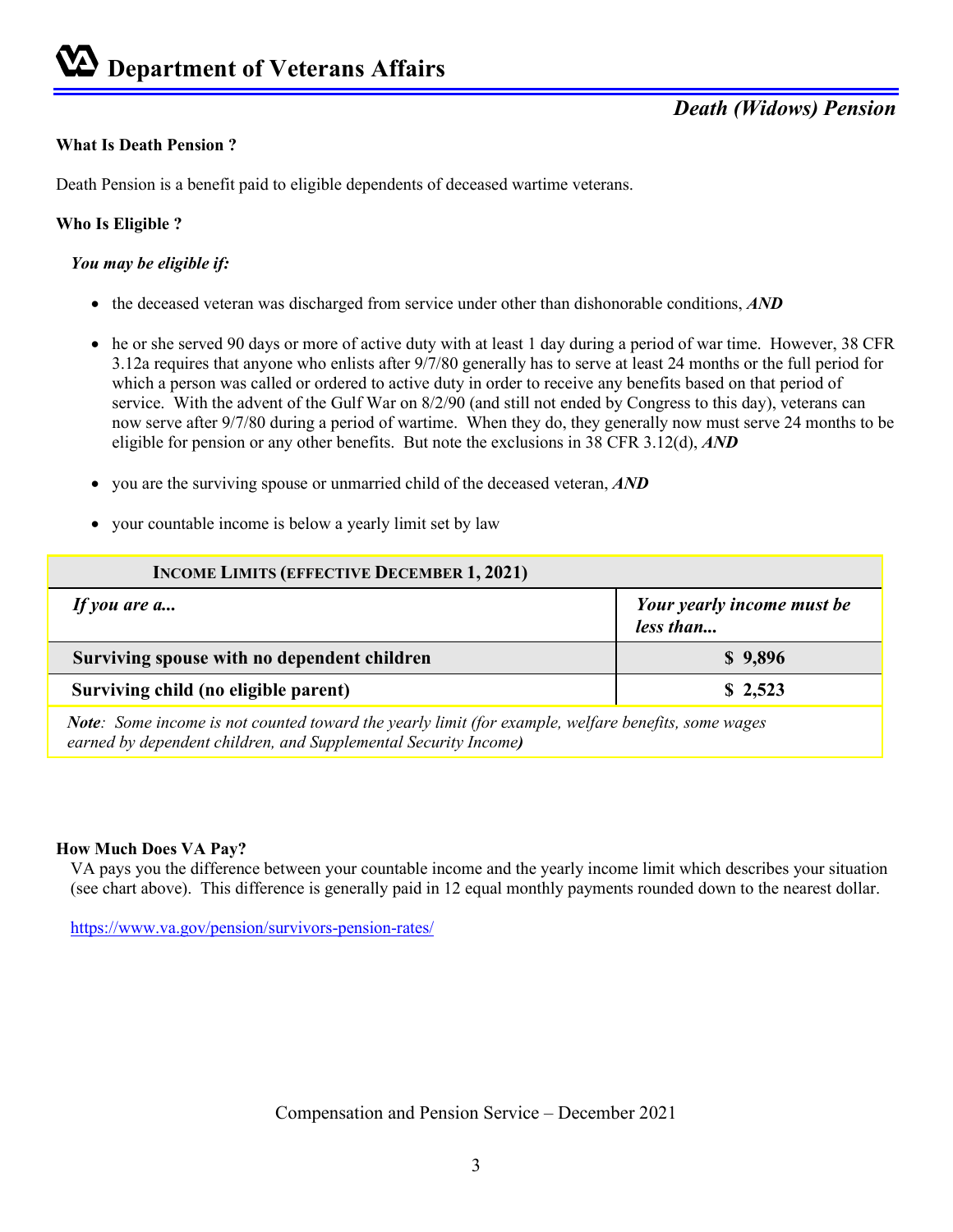# **Department of Veterans** *Affairs*

## *Dependency and Indemnity Compensation (DIC)*

#### **What Is DIC?**

DIC is a monthly benefit paid to eligible survivors of a:

- Military service member who died while on active duty, OR
- Veteran whose death resulted from a service-related injury or disease, OR
- Veteran whose death resulted from a non-service-related injury or disease, and who was receiving, or was entitled to receive, VA Compensation for service-connected disability that was rated as totally disabling:
	- ∗ for at least 10 years immediately before death, OR
	- ∗ since the veteran's release from active duty and for at least five years immediately preceding death, OR
	- ∗ for at least one year before death if the veteran was a former prisoner of war who died after September 30, 1999.

#### **Who is Eligible?**

The *surviving spouse* if he or she:

- validly married the veteran before January 1, 1957, OR
- was married to a service member who died on active duty, OR
- married the veteran within 15 years of discharge from the period of military service in which the disease or injury that caused the veteran's death began or was aggravated, OR
- was married to the veteran for at least one year, OR
- had a child with the veteran, AND
- cohabited with the veteran continuously until the veteran's death or, if separated, was not at fault for the separation, AND
- is not currently remarried.  $*$

*\*Note: A surviving spouse who remarries on or after December 16, 2003, and on or after attaining age 57, is entitled to continue to receive DIC.* 

#### The *surviving child(ren)* if he/she is:

- not included on the surviving spouse's DIC AND
- unmarried AND
- under age 18, or between the ages of 18 and 23 and attending school DIC is \$301.74.
- *Surviving child with no eligible parent or helpless adult children are entitled to DIC at \$607.02.*

The *surviving parent(s)* may be eligible for an income-based benefit.

#### **How Much Does VA Pay?**

The basic monthly rate of DIC is **\$1,437.66** for an eligible surviving spouse.

Additional compensation may be added depending on circumstances, please refer to webpage for details: https://www.va.gov/disability/survivor-dic-rates/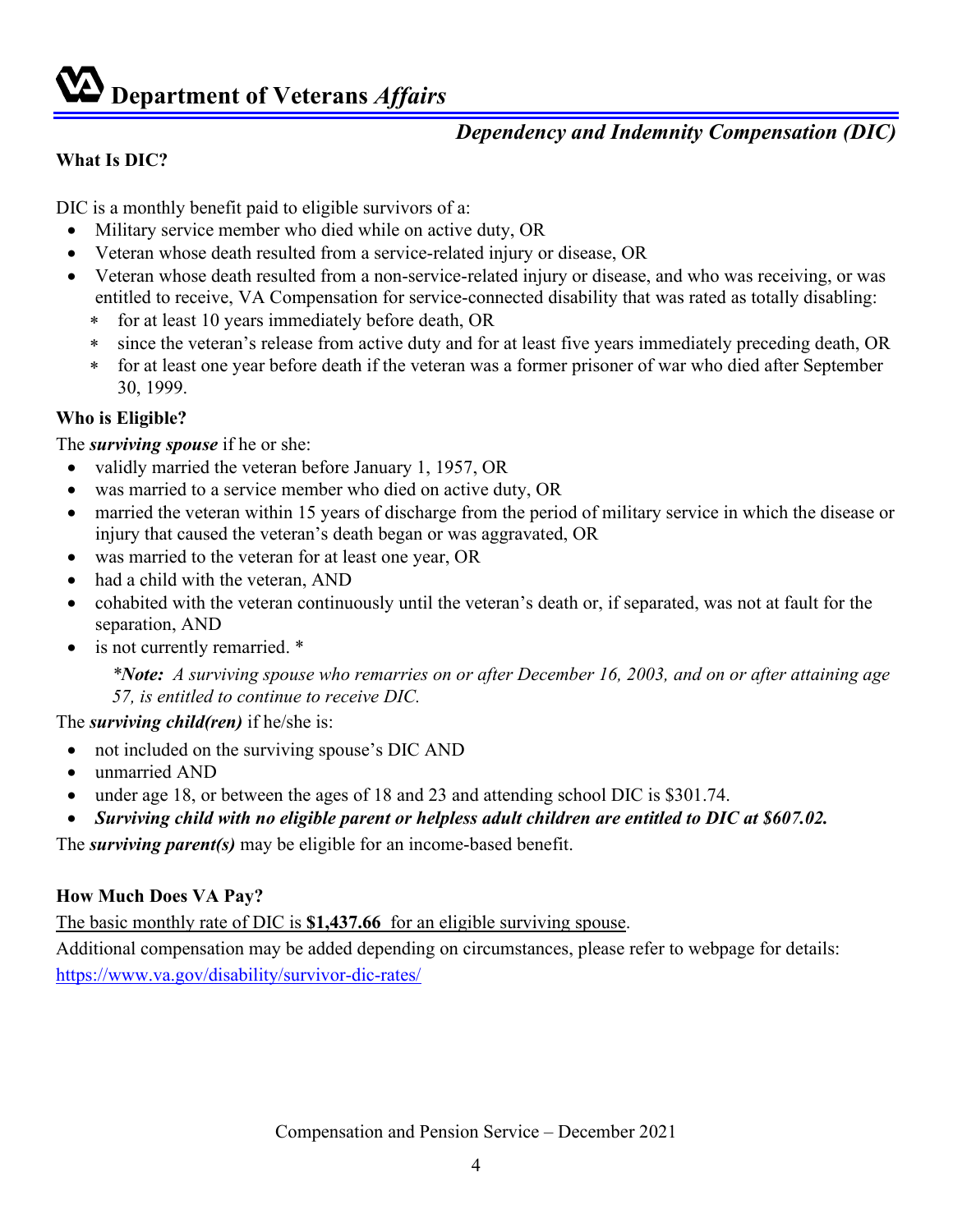#### **What Are VA Burial Allowances?**

VA burial allowances are a partial reimbursement of an eligible veteran's burial and funeral costs.

#### **Who Is Eligible?**

#### *You may be eligible for a VA burial allowance if:*

- you are the NOK and paid for the veteran's burial/funeral expenses *AND*
- you have not been reimbursed by any source *AND*
- the veteran was discharged under conditions other than dishonorable.
- NOTE: If multiple applicants, payment will go to NOK.

#### *In addition, at least one of the following conditions must be met:*

- the veteran died because of a service-related disability *OR*
- the veteran was receiving VA pension or compensation at the time of death *OR*
- the veteran was entitled to receive VA pension or compensation, but decided not to reduce his/her military retirement or disability pay *OR*
- the veteran died in a VA hospital, in a nursing home under VA contract, or while in an approved state nursing home.

#### **How Much Does VA Pay?**

Service-Connected Death

• If the Veteran died on or after September 11, 2001, the maximum service-connected burial allowance is **\$2,000**.

#### Non-Service-Connected Death

- If death occurred on or after October 1, 2021, VA will pay a **\$300** burial allowance. If the Veteran dies while admitted to a VA Medical Facility or while admitted to a non-VA medical facility at VA expense the VA will pay a higher amount of **\$828**.
- Claims must be received by VA within 2 years of the veteran's burial or cremation date.
- Transportation costs may be reimbursed if Veteran passed under VA medical care with official documentation.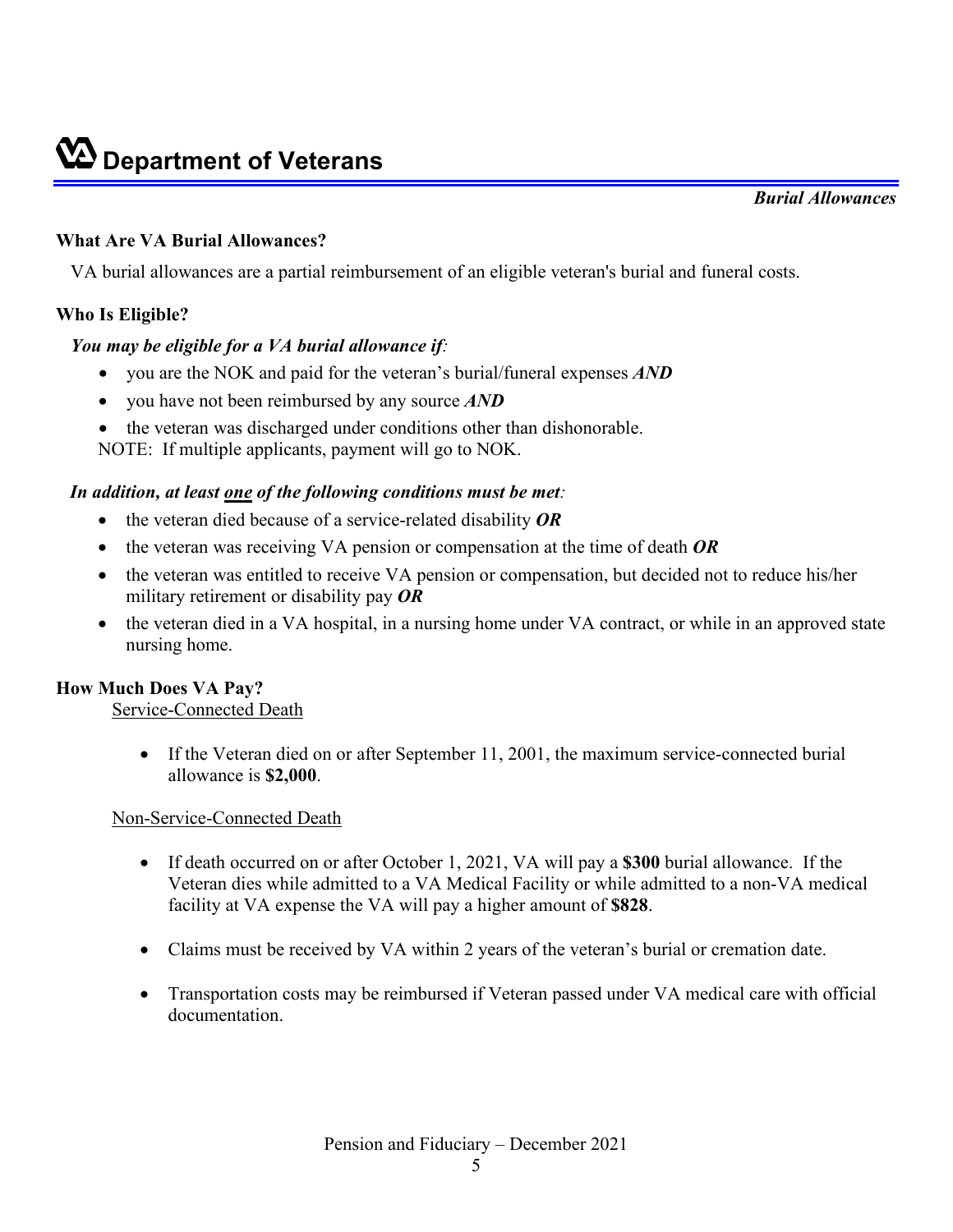# **Burial Planning at the Kauai Veterans Cemetery**

**Introduction** - Veteran's cemeteries are a place of peace, tranquility and reflection befitting the sacrifices of those who rest there. Across America, these hollowed grounds inspire generations of citizens to understand and appreciate the great personal sacrifice required of military service. Shared by privates and generals alike, these shrines remind us that - as in the beginning - we are all equal in the end.

The Kauai Veterans Cemetery (KVC) and Committal Shelter are government property. Your request to utilize these facilities is with the understanding that you, your family and guests will comply with regulations established by the VA's National Cemetery Administration.

No food or beverages (other than water) are allowed at any KVC Interment Service.

## 1. **Hours of Operation**

- Cemetery grounds are open 24-hours a day to visitors and guests.
- "Committal Services" may be scheduled at **9:00am, 11:00am or 1:00pm only.** Mon – Sat. (No Sunday's or Holidays) Maximum of 3 per day.
- One hour (60 minutes) is the permitted duration of "Committal Services" at KVC.

## 2. **Hawaii Office of Veterans' Services - 808-369-3535**

- Provide VA burial/survivors benefits briefings and application assistance.
- Assist family by coordinating cemetery use with the County Parks & Rec Dept.
- No more than 3 services may be scheduled in one day, with one-hour vacant between all scheduled services to permit cemetery staff ample prep time.
- Initiate request for Headstones/Markers/Memorial Certificates.

## 3. **Cemetery Staff Supervisor, Junior (808) 635-0314**

- Responsible for the daily operation and maintenance of the Veterans Cemetery.
- Prepares gravesite / committal shelter for scheduled services.
- Functions as on-site Cemetery Coordinator to resolve all conflicts.

## 4. **Mortuary Staff**

- Delivers casketed remains to the Veterans Cemetery on the day of burial.
- Ensures casket is sealed prior to arrival at the cemetery.
- Coordinates pallbearers with next-of-kin.
- Provides temporary markers.
- Coordinates Military Funeral Honors with each branch of service.
- Provides Burial Flag.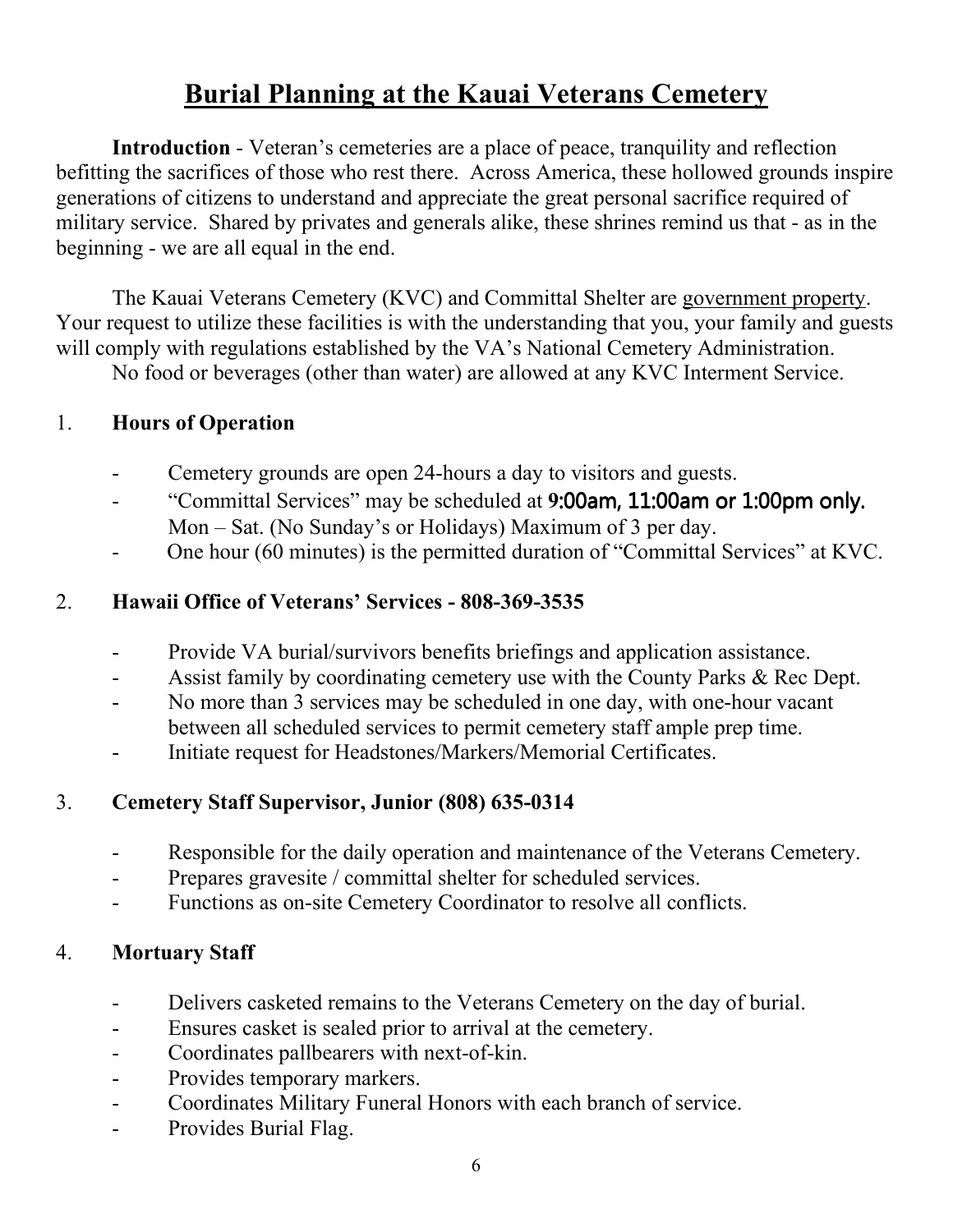## 5. **Gravesite Assignment**

- Casketed and cremated remains may be buried in-ground or urns may be placed in a niche space within the columbarium.
- Advance gravesite selection is not permitted. Gravesite locations are determined based on the next available space in accordance with the established Cemetery Plot Plan.

## 6. **Columbarium Niche Assignment**

- The inside measurement of each niche is 18in deep, 10in wide and 15in high.
- All niches are the same size.
- The NOK is responsible to confirm the urn will fit into the niche space before the date of the committal.
- Advance Niche selection is not permitted. Niche spaces are determined based on the next available space.
- The Caretaker will notify the Hawaii Office of Veterans' Services of the niche selected.

## 7. **Committal Shelter Usage**

- The Committal Shelter is available for committal services (30 minutes) and visitation (30 minutes) ONLY.
- V.A. regulations prohibit the consumption of food and beverage (only water).
- Maximum 60 minutes for interment services and visitation, no exceptions.
- No music, instruments, PA system or slide shows are permitted.

## 8. **Grave Liners / Urn Liners**

- A prefabricated container constructed of heavy-duty plastic is required by the State of Hawaii for all casket burials to reduce gravesite erosion. Casket grave liners are provided at no cost.
- Similar, but much smaller urn sized containers may be used with urn burials; however, they must be purchased commercially and are not provided.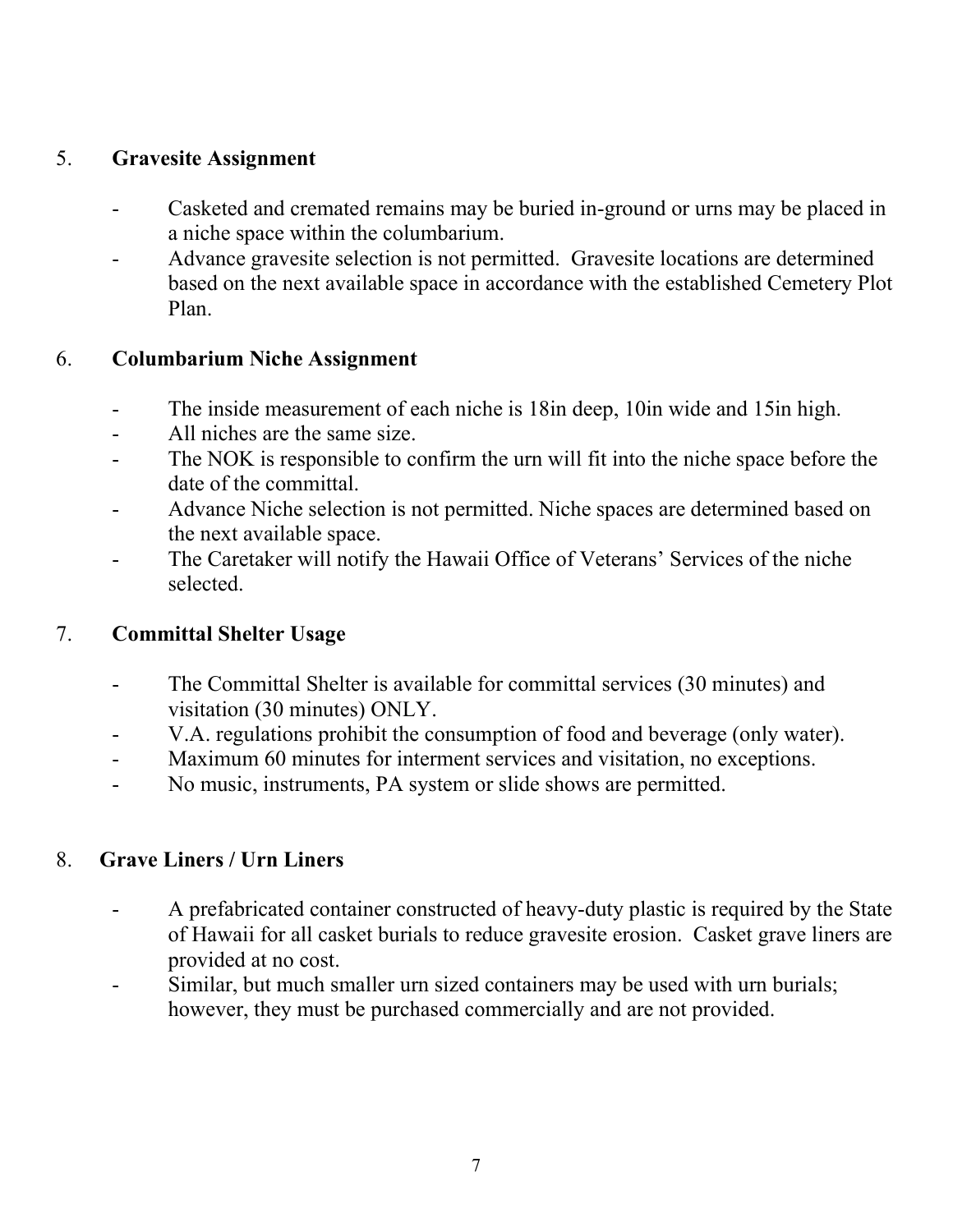## 9. **Headstone / Niche Marker**

- The Hawaii Office of Veterans' Services will order the headstone/marker with a signed application, approved by the family.
- A short personal inscription or words of endearment may be added at no cost, but decisions on the wording must not delay the timely processing of the application.
- Upon delivery, the Cemetery Staff are responsible for temporary storage and timely installation.
- The Cemetery Staff provides a temporary marker for all urn (wall) committals.
- The Mortuary provides temporary markers for all in-ground burials.

## 10. **American Flag**

- The VA provides one (1) burial flag to the veteran's family at no cost.
- The Mortuary will distribute the burial flag for casketed and cremated remains.

## 11. **Flower Vase**

- One (1) permanent in-ground Flower Vase is provided per headstone/niche at no cost and is installed when the headstone/niche marker arrives.
- NOTE: Until 2013, gravesites were permitted a second vase, however that policy has since been changed and additional containers are no longer available. Previously purchased containers may remain.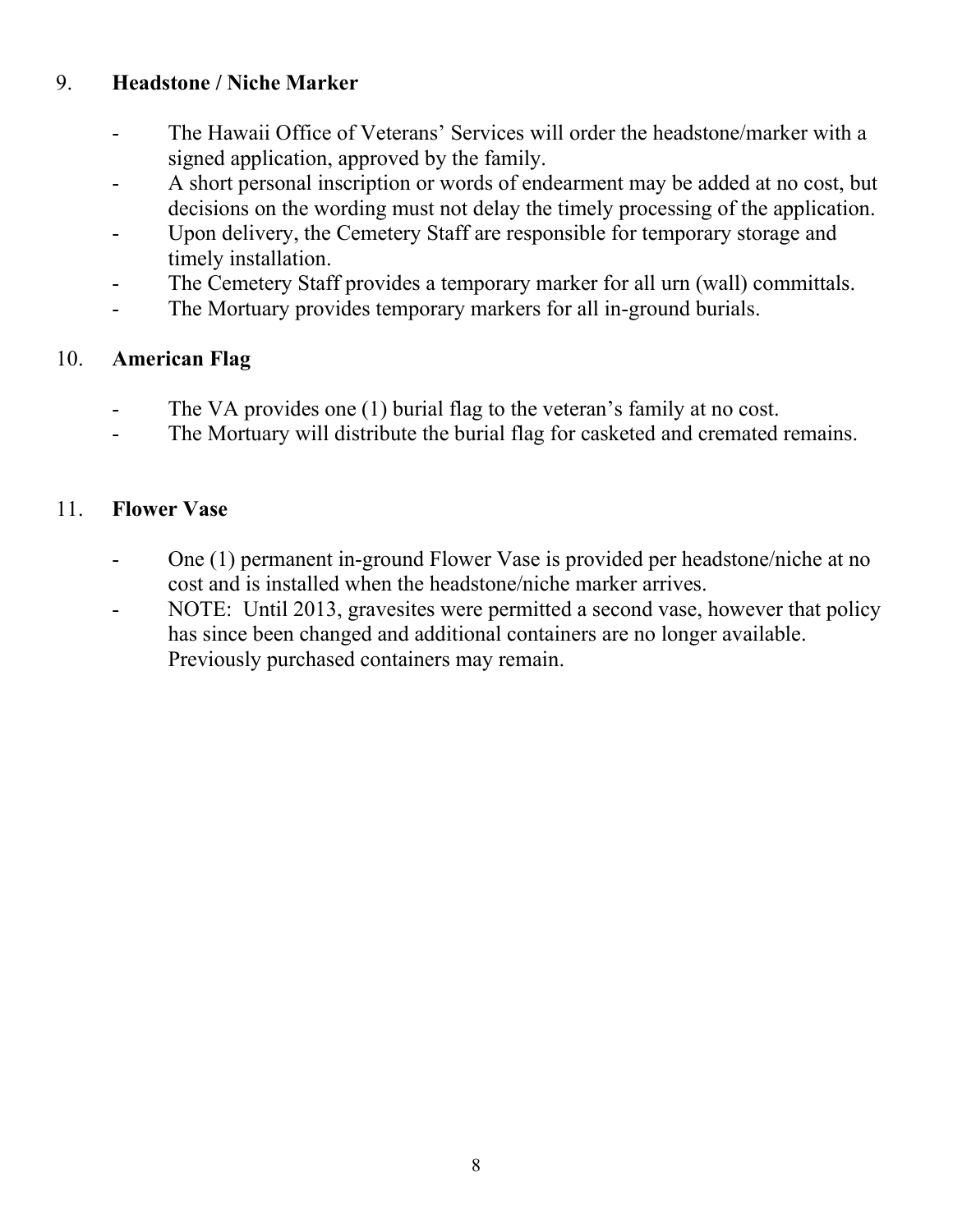# **General Information and Restrictions**

**Introduction** - Veteran's cemeteries are national shrines displaying a lasting tribute to America's Veterans and their families inspiring visitors to understand and appreciate military service and personal sacrifice.

Since its opening in 1945, Kauai's Veterans Cemetery has served the needs of more than 2,000 veterans and their families. While the VA, State OVS and Kauai County Council share oversight responsibility, the tasks of day-to-day operations, maintenance and policing of the cemetery rests with the **Director, County Parks & Recreation Department**: **241-4456**.

In addition to the 136 National Cemeteries in 40 states, there are hundreds of State Veteran's Cemeteries conveniently located within close proximity of loved ones and friends. All veteran's cemeteries are government property and certain restrictions apply. (See: National Cemetery Administration Directive (M40-2).) Requesting interment in a Veteran's Cemetery implies your agreement to conform to these restrictions. While no list can be all inclusive, cemetery guests are expected to use good common sense and to display the highest level of respect and decorum while visiting the cemetery.

## **GENERAL INFORMATION**

1 – Maintenance of the cemetery grounds is the sole responsibility of the cemetery staff. They will cut the grass, trim around headstones, remove withered flowers and provide gravesite maintenance as required. For related concerns and questions, please contact the **Cemetery Supervisor, Junior (808) 635-0314.** Grass-cutting will be accomplished regularly by the caretaker, dependent upon weather. Accordingly, all withered flowers and unauthorized items will be removed and discarded.

2 - Potted plants and artificial flowers will be permitted **ONLY** during the period ten (10) days before and ten (10) days after Easter Sunday, Christmas Day, "Hana Matsuri" (April 8), and from July 12 – August 15 in observance of "Obon".

3 - The religious convention of placing fruits, beverages and religious artifacts on the graves is permitted. Due to limited space in the columbarium, such items should be kept to a minimum.

4 - The American Flag is flown each day during prescribed hours of operation. The Flag will be flown at half-staff on the morning of Memorial Day and during interment services and wreath-laying / memorial ceremonies.

5 - Each Memorial Day, the cemetery is decorated with multiple American flags. These flags are government property and may only be removed by cemetery staff.